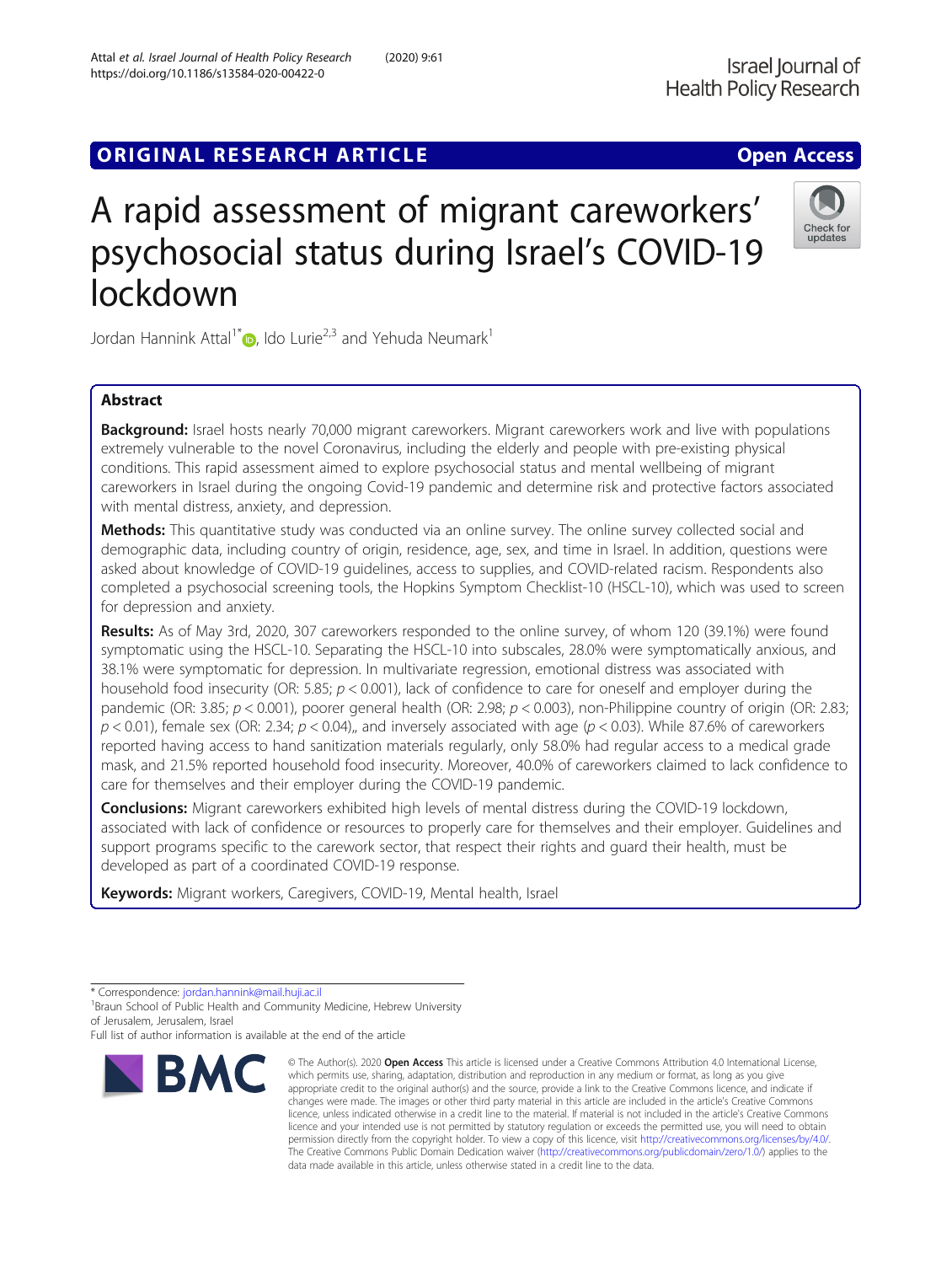# Background

Caring for the elderly and for persons with physical and mental disabilities or pre-existing medical conditions, migrant careworkers in Israel, and elsewhere, are the firstline defense in protecting those most vulnerable to infections and disease. This is especially true during the current the novel Coronavirus (COVID-19) epidemic when children and grandchildren were advised not to visit their elderly grandparents. The COVID-19 crisis added a considerable burden on careworkers who are responsible for their employer's home and personal hygiene, running errands in the public sphere, and implementing national guidelines, while simultaneously safeguarding their own health, and worrying about the health of the family they have left 'at home'. Furthermore, as the first COVID-19 cases were discovered in Israel in late February 2020, East Asian careworkers faced harassment and discrimination by Israeli citizens  $[1-3]$  $[1-3]$  $[1-3]$  $[1-3]$  $[1-3]$ . On dozens of videos that went viral in East Asian careworker social media groups, careworkers in public places were approached and told to leave the public sphere, or even the country because they likely have COVID-19.

At the end of 2019, Israel hosted nearly 70,000 migrant careworkers, most of whom were women and hail from Southeast Asian countries (See Table 1 for a detailed distribution by country) [[4\]](#page-9-0). Migrant careworkers are live-in home health workers for Israelis who qualify for assistance and who meet legal and financial criteria set by the government. Most careworkers are employed by older adults, and others by persons with disability or parents of children with multiple disabilities [[5](#page-9-0)].

Beginning March 19th, 2020, Israel declared a national state of emergency due to the COVID-19 pandemic, during which residents were instructed to remain in their homes except for accessing essentials- including purchasing supplies from supermarkets or the pharmacy or seeking medical attention [\[6\]](#page-9-0). On March 25th, 2020, more

Table 1 Number of migrant careworkers by country of origin according to PIBA, 2019 [[4](#page-9-0)]

| Country     | N      | %    |
|-------------|--------|------|
| Philippines | 26,406 | 38.1 |
| India       | 14,699 | 21.2 |
| Moldova     | 9642   | 13.9 |
| Uzbekistan  | 6303   | 9.1  |
| Sri Lanka   | 4769   | 6.9  |
| Nepal       | 2626   | 3.8  |
| Ukraine     | 2410   | 3.5  |
| Romania     | 670    | 1.0  |
| Georgia     | 604    | 0.9  |
| Other       | 1127   | 1.6  |
| Total       | 69,256 | 100  |

stringent restrictions were implemented by the government, most notably limiting residents to a 100-m radius surrounding their homes unless seeking essential services [[6\]](#page-9-0). Further restrictions were added in the following 2 months, including city and neighborhood wide lockdowns and the requirement to wear facial masks in public [\[6\]](#page-9-0).

Restrictions on leaving one's place of residence led many manpower agencies, who manage the employment of migrant careworkers, to instruct migrant careworkers not to leave their employer's home, and that under the situation, their legal right to a weekly day-off [[3\]](#page-9-0) was suspended [[7](#page-9-0)]. Despite the Ministry of Labor and Social Services reinstating the right to a weekly rest-day as of May 7th, 2020, the Population and Immigration Authority published guidelines essentially forbidding careworkers from sleeping away from their employer on their day-off [\[8](#page-9-0)].

The conditions for acquiring a labor license to employ a migrant careworker include supplying adequate living space for the careworker. Nonetheless, many careworkers have been assigned to employers living in nursing homes and assisted-living facilities. These arrangements are illegal, though the laws prohibiting these arrangements are not well enforced. As COVID-19 hot spots developed in nursing facilities, careworkers became increasingly vulnerable to contracting COVID-19. The public interest in nursing facilities also led to the renewed interest of the Population and Immigration Authority (PIBA) and immigration police into the presence of migrant careworkers in nursing facilities.

Unlike many other high-income countries with migrant domestic workers, Israel does not allow a pathway to citizenship or permanent residency, and careworkers' work visas are valid for a maximum of 63 months, with the opportunity to extend their stay in the country by obtaining a special visa [[9\]](#page-9-0). In addition, in order not to promote permanent residency, careworkers are prohibited from having first-degree family members also working or living in Israel, including children. Children of careworkers born in Israel are returned to relatives in the careworker's home country, or careworkers can make a request to both PIBA and their employer for their child to stay with them until the end of their visa period (up to 63 months), at which point both mother and child must leave Israel. It is important to note that such requests are rarely accepted by the authorities, and migrant careworkers who pursue this route are often threatened with the invalidation of their visa by PIBA, and lack of agreement of the employer puts the careworker's job at significant risk [[10](#page-9-0), [11\]](#page-9-0). Violation of these terms leave careworkers liable to deportation, a vast wave of which occurred in the past year [[12](#page-9-0)]. There are several laws governing careworkers, yet there is little monitoring as to the condition of careworkers themselves. Moreover, careworkers' position in the private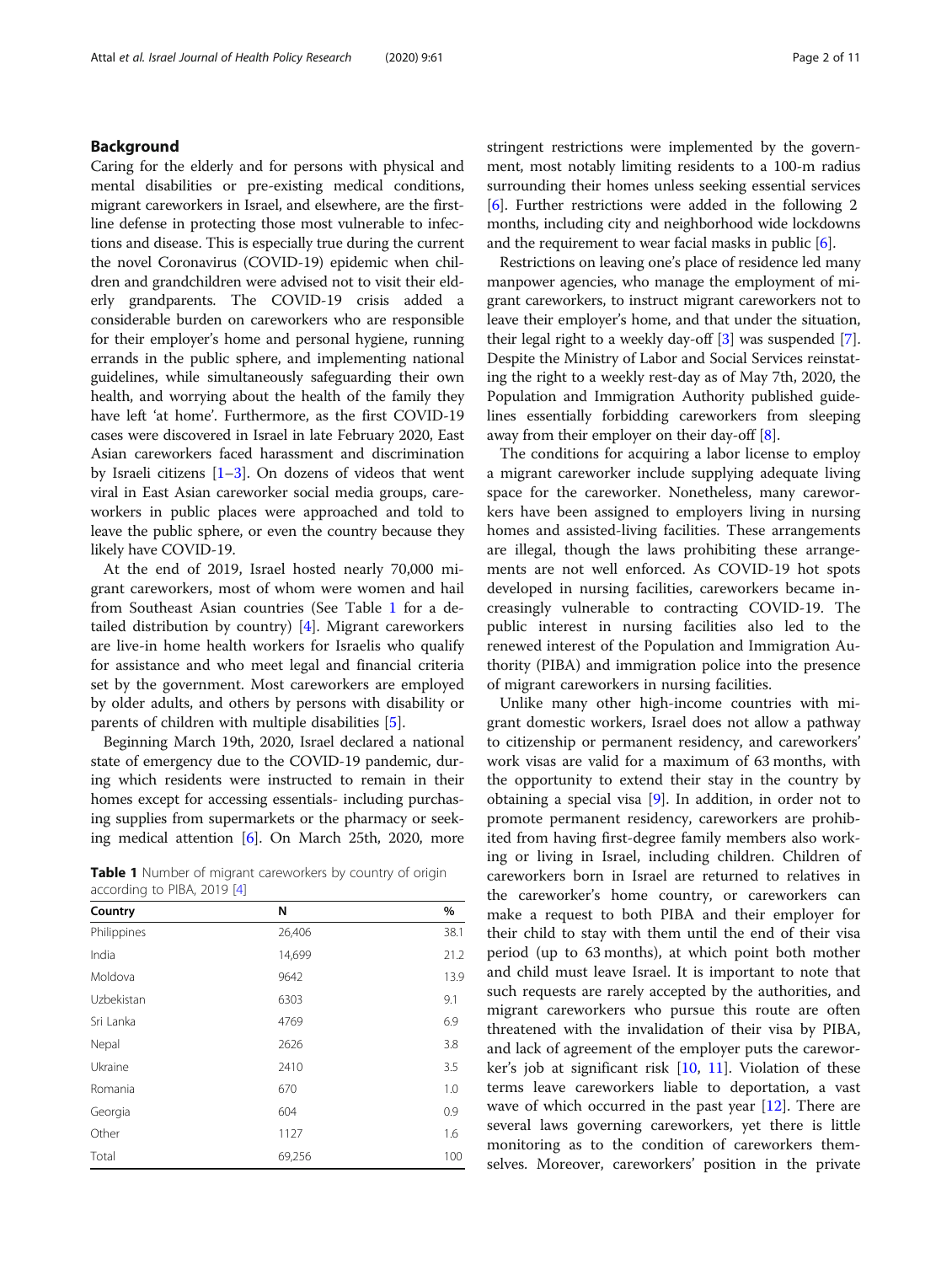spaces of infirm, immobile, or aged Israelis, lends to invisibility among the Israeli public [[13\]](#page-9-0).

Careworkers are entitled to certain minimal conditions and services by law. These rights include a separate room in their employer's dwelling, with a lockable door [[9\]](#page-9-0). In addition, there are granted the right to a weekly vacation day and a daily two-hour rest period [\[9](#page-9-0)]. While careworkers with valid work visas are provided with health insurance, there are a number of limitations to services, including ambulatory mental health care [[14\]](#page-9-0).

Studies of migrant careworkers in many countries have indicated elevated mental health risk for this population even in non-pandemic circumstances [\[15](#page-9-0)–[17\]](#page-9-0). In one Canadian study, for example, nearly a quarter (23%) of live-in careworkers surveyed indicated poor mental health and possible depression which were associated with long working hours and substandard living conditions [[16\]](#page-9-0). Additionally, a 2019 study conducted in Israel found that emotional distress among Southeast Asian migrant careworkers was 36.8% using the HSCL-25 (Hannink 2020, unpublished thesis). Evidence from the current COVID-19 pandemic [[18\]](#page-9-0) as well as previous pandemics such as SARS [[19](#page-9-0)] indicate increased incidence and prevalence of stress and anxiety disorders in the general public, amongst healthcare workers [\[20\]](#page-9-0) and amongst migrant workers [[21\]](#page-9-0).

This rapid assessment survey of migrant careworkers in Israel has three major aims: 1) assess the psychosocial status and mental wellbeing of migrant careworkers during the ongoing COVID-19 pandemic; 2) determine riskfactors and protective-factors associated with mental distress, anxiety, and depression; 3) determine careworker knowledge of the outbreak and necessary precautions to prevent transmission. This study asked about stressors, outbreak knowledge, access to personal protective equipment, and experiences with COVID-related racism.

# Methods

Inclusion criteria for this online survey required that participants must be careworkers currently working in Israel, proficient in English, and have Internet access. Preliminary results were analyzed for careworkers who responded to the survey during the national lockdown, between March 31st and May 4th, 2020.

The questionnaire collected social and demographic data, including country of origin, visa area, residence arrangements, age, sex, and time in Israel. 'Visa area' refers to the geographic area a migrant careworker is assigned upon receiving a work visa, and is defined by PIBA as Area 1: Tel Aviv and its suburbs; Area 2: Jerusalem, Haifa and the Center, Area 3: the periphery [[9\]](#page-9-0). In addition, questions were asked about knowledge of national COVID-19 guidelines, access to supplies, and COVID-related racism. In addition, careworkers were asked how confident they were to care for themselves and their employers during the COVID-19 pandemic, their general health status, and their sources of information for Israeli guideline updates and changes. Access to various resources and personal protective equipment was assessed, including access to handwashing and sanitizing materials, medical masks, disposable gloves, laundry facilities, their employer's physician, and food for their employer and themselves. Some of these variables were coded into composite variables, including household food security, access to hand-sanitizing materials, and access to at least one type of medical-grade mask. Careworkers were also asked to report if they had personally experienced various events related to racism careworkers in Israel had experienced, including if they had been accused of having COVID, were threatened or harassed, had other people cover their nose/mouth while in their vicinity, had other people act as if they were afraid of them, or called names or insulted.

Respondents also completed the Hopkins Symptom Checklist-10 (HSCL-10), a psychosocial screening tool to screen for depression and anxiety  $[22]$  $[22]$  $[22]$ . The HSCL-10 is a short screening tool designed to identify common psychiatric symptoms in different cultural settings, and is considered an important and valid tool in transcultural research. The HSCL-10 is composed of two subscales: a 4-item anxiety scale and a 6-item depression scale. For each question, the respondent answers on a Likert scale: 1-"not at all," 2-"a little," 3-"quite a bit," 4-"extremely". The scores for the overall scale and the two subscales are calculated as the average of the frequencies of symptoms for items on each scale. Scores above 1.80 are considered above threshold and symptomatic for emotional distress (overall score), anxiety, and depression [[22\]](#page-9-0).

The survey was accessible online using a protected survey platform (SurveyMonkey, 2020), and distributed via careworker social media groups on Facebook and WhatsApp. This methodology was employed to enhance accessibility to this population which is known for its invisibility, though it is a sample of convenience. The online nature of the survey meant potential respondents could access the survey while on the job, and share the survey with their friends (snowball recruitment). We also were interested in maintaining methodology with our earlier (pre-COVID-19) survey of this population using the same online platform (Hannink 2020, unpublished thesis).

First-order statistics included  $\chi^2$  and t-test to describe the socio-demographic characteristics of the respondents. A p-value of 0.05 or lower was considered significant. Multivariate regression modeling was used to measure associations between HSCL-10 scores and the socio-demographic variables, knowledge of COVID-19 guidelines, access to supplies, and the other variables addressed in the survey. A full list of variables included in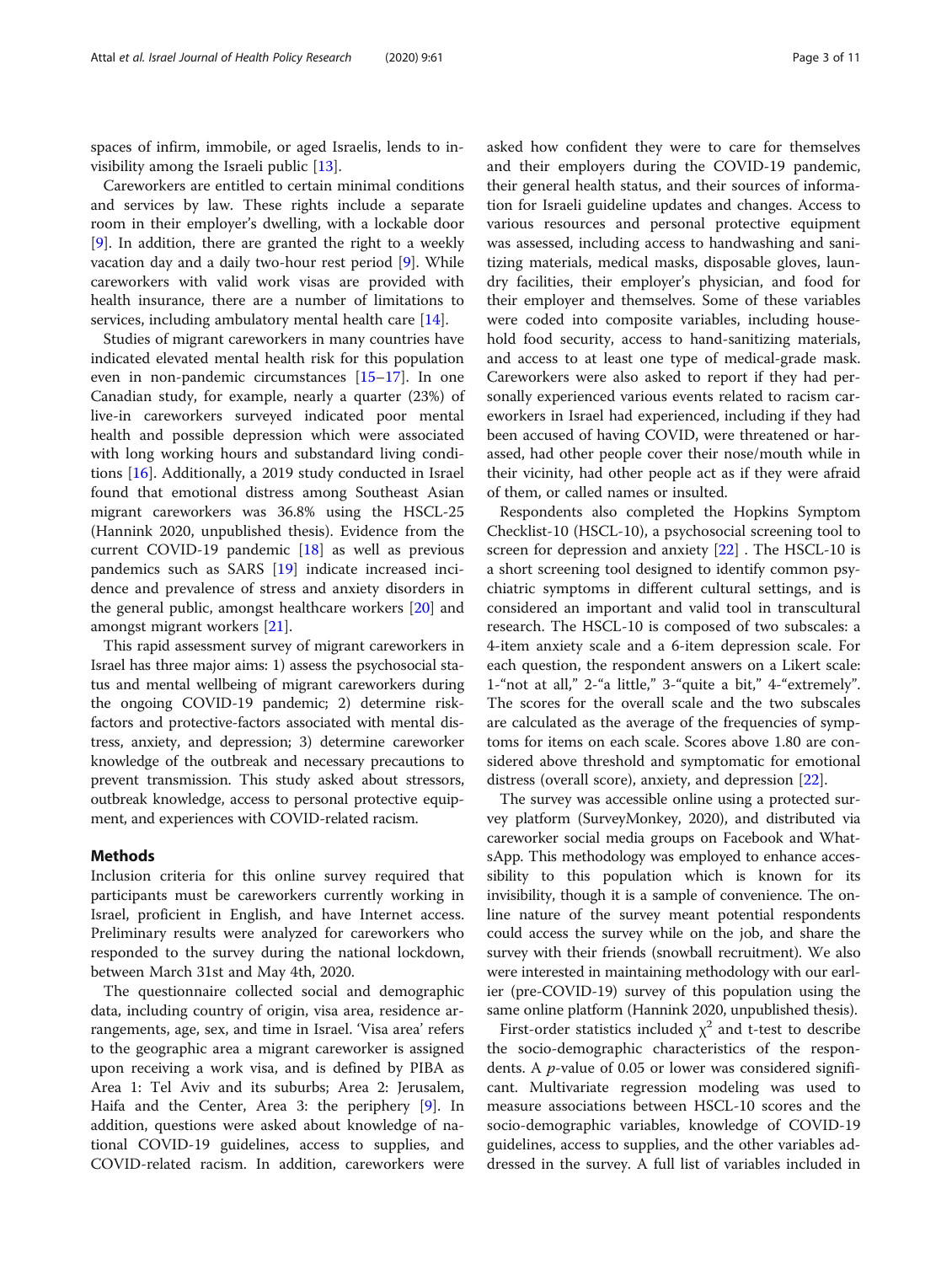the multivariate regression model is shown in Table [3](#page-5-0). Analyses were performed using SPSS version 25 (Mac) (SPSS Inc., Chicago, IL).

# Results

As of May 4th, 2020, 307 careworkers responded to the online survey, of whom 78.2% were women  $(n = 226)$  or preferred not to say  $(n = 6)$ , and 58.6% were from the Philippines ( $n = 180$ ). Respondents ranged in age from 25 to 65 years (median = 37; IQR 32–43). Nearly half of the careworkers had been in Israel for more than 5 years. Complete socio-demographic information is presented in Table [2](#page-4-0).

One-hundred and twenty respondents (39.1%) scored above the overall HSCL-10 threshold, 28.0% were symptomatic on the anxiety subscale, and 38.1% were symptomatic on the depression subscale. Of the 115 who were symptomatic for emotional distress, 66 (55.0%) were found symptomatic on both subscales. On average, careworkers surveyed who scored above the HSCL-10 threshold reported  $7.8 \pm 1.7$  symptoms, while those who scored below the threshold reported  $3.1 \pm 1.9$  symptoms. There were no significant gendered differences in the average number of symptoms reported by those who scored above or below the HSCL-10 threshold.

In multivariate regression analysis, an above-threshold score on the overall HSCL-10 was associated with household food insecurity (OR: 5.85; p < 0.001; 95% CI: 2.64– 12.94), lack of confidence to care for oneself and employer during the pandemic (OR: 3.85;  $p < 0.001$ ; 95% CI: 1.88– 7.89), non-Philippine country of origin (OR: 2.83;  $p = 0.01$ ; 95% CI: 1.30–6.17), poorer general health (OR: 2.98;  $p =$ 0.03; 95% CI 1.09–8.11), female sex (OR: 2.34;  $p = 0.04$ ; 1.28–6.11), and was inversely associated with age as a continuous variable (OR: 0.95;  $p = 0.03$ ; 95% CI: 0.90–0.99). For the anxiety subscale, an above-threshold score was associated with household food insecurity (OR:3.00;  $p =$ 0.003; 95% CI 1.46–6.17) and poorer health status (OR: 3.60;  $p = 0.005$ ; 95% CI: 1.46–8.88). For the depression subscale, an above-threshold score was associated with household food insecurity (OR: 3.64;  $p < 0.001$ ; 95% CI: 1.77–7.52) and lack of confidence to care for oneself and employer during the pandemic (OR: 2.32;  $p = 0.013$ ; 95% CI: 1.19–4.51). Results of multivariate regression analysis are summarized in Table [3.](#page-5-0)

# Access to personal protective equipment

Among careworkers surveyed,  $87.6\%$  ( $n = 269$ ) had ample access to hand-sanitizing materials, and 58.0%  $(n = 178)$  always had access to some type of medicalgrade mask (Table [4](#page-6-0)). Despite being their employer's primary caregiver, 44.0% ( $n = 135$ ) did not have any contact with their employer's primary care physician. When considering both the employer's and caregiver's access to food, 21.5% ( $n = 66$ ) careworkers lived in homes with food insecurity. There were no differences in access to supplies based on the length of time careworkers had been in Israel.

## Access to COVID-19 information

Careworkers reported receiving COVID-19 information and guideline updates primarily from English-language Israeli news sites  $(n = 268)$  and from non-government organizations in the careworker sector (e.g., Kav L'Oved and HaKeren)  $(n = 124)$ . On average, careworkers received updates on COVID-19 from 2.27 (±1.45) sources.

## Experiences of COVID-19 racism

More than half (55.0%;  $n = 169$ ) of the respondents reported having experienced at least one instance of COVID-19 related racism. As seen in Table [5](#page-7-0), the most frequently reported experiences included having people cover their faces when walking past the careworker (43.0%). Among the 53 careworkers who responded to the survey before masks were mandatory when in public spaces, 37.0% claimed that people had covered their faces when walking past the careworker and 39.1% felt that people acted as if they are afraid of them. Notably, 25.7% of careworkers reported that they were accused in public spaces of having COVID-19, with no just cause.

# **Discussion**

The prevalence of anxiety, and depression observed in this study among migrant careworkers in Israel is remarkably high in comparison to the prevalence of these mental health conditions in the careworkers' countries of origin and in the general population of Israel [\[23](#page-9-0)], and similar to that among Asian migrant communities in high income countries [[24](#page-9-0)–[27](#page-9-0)] (Hannink 2020, unpublished thesis). A meta-analysis of anxiety and depression screening studies among Asian immigrants in the US reported depression prevalence rates in the range of 3 to 71% using the HSCL and other similar screening tools, with the highest rate noted among Korean American family caregivers [[18](#page-9-0), [19](#page-9-0)]. The pooled estimates from this meta-analysis were 27–36% [[18](#page-9-0)]. These studies were not conducted during a global pandemic, but provide a baseline for analyzing the prevalence observed during the COVID-19 pandemic.

The present study found a two-fold greater likelihood (OR = 2.3) of an above threshold HSCL-10 overall score among women. Gendered differences in the rates of anxiety and depression are documented across cultures, though the mechanisms for these differences remain unclear [[28](#page-9-0)–[31\]](#page-9-0). In light of the gender differences, some suggest that the thresholds used for mental health screening tools should be different for men and women. Some studies suggest that the threshold for women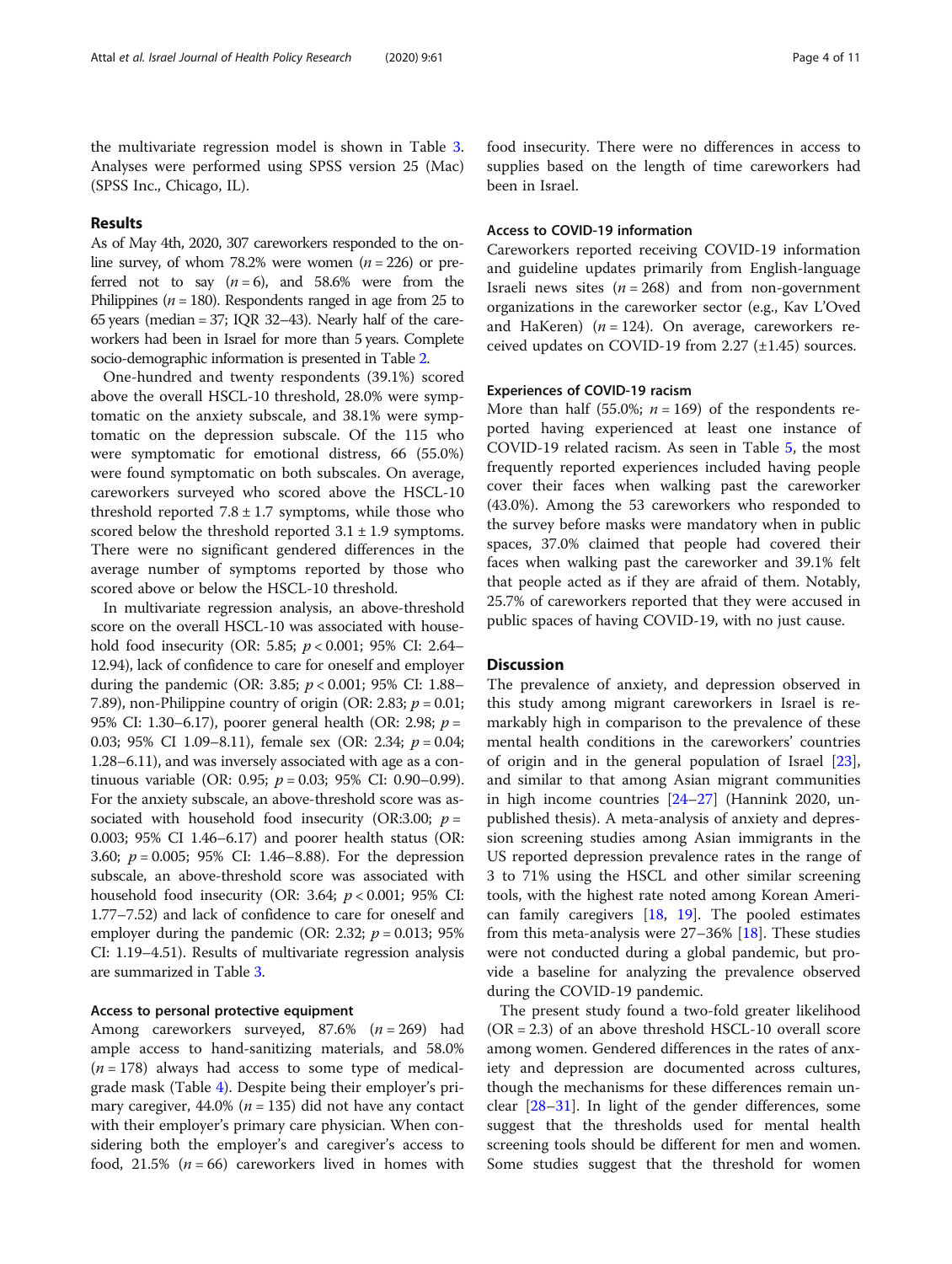<sup>a</sup>included "prefer not to say" ( $n = 6$ )<br> $h_{Area}$  1. Tel Aviv and its suburbs: A

<sup>b</sup>Area 1- Tel Aviv and its suburbs; Area 2- Jerusalem, Haifa, and the Center; Area 3- the periphery

should be higher, while for men the threshold should be lower [\[28](#page-9-0), [29](#page-9-0)].

This association may be rooted in gendered differences in psychiatric symptoms resulting from sexist treatment in everyday life. In one study, women who reported experiencing frequent sexism also exhibited a greater number of depressive and somatic symptoms then men, whereas women who reported experiencing little sexism exhibited similar numbers of symptoms as men [\[30](#page-9-0)]. Sexist discrimination may account for nearly half of the variance in depressive symptoms [\[30,](#page-9-0) [31](#page-9-0)]. In addition to blatant sexism, gendered expectations may influence one's sense of duty to care. These existing gendered expectations to care may have direct consequences during

pandemics. Historical data from the 1918 Spanish Flu pandemic in Canada have shown that women were placed at greater personal risk due to a sense of moral obligation to care  $[32]$  $[32]$ . In the present study, the association between female sex and a score above the threshold on the HSCL-10 may relate to a gendered understanding of obligation to care [\[33\]](#page-9-0).

Similar to the findings presented above, mental health outcomes have been linked to self-reported general health in several studies, especially among Asian populations [\[34](#page-9-0), [35\]](#page-9-0). This may be in part due to a strong conceptualization of the mind-body connection, which results in more somatic symptoms [[36](#page-9-0), [37](#page-9-0)]. Pandemic conditions may intensify the effect of the mind-body

<span id="page-4-0"></span>**Table 2** Characteristics of migrant careworkers surveyed ( $N = 307$ ) during COVID-19 pandemic, Israel, 2020 variable the contract of the contract of the contract of the contract of the contract of the contract of the contract of the contract of the contract of the contract of the contract of the contract of the contract of the c

| Variable          |                                                           | N              | %    |
|-------------------|-----------------------------------------------------------|----------------|------|
| Sex               | Male                                                      | 67             | 21.8 |
|                   | Female <sup>a</sup>                                       | 240            | 78.2 |
| Age (years)       | $20 - 29$                                                 | 27             | 8.8  |
|                   | $30 - 39$                                                 | 154            | 50.2 |
|                   | $40 - 49$                                                 | 87             | 28.3 |
|                   | $50 - 59$                                                 | 25             | 8.1  |
|                   | $60+$                                                     | $\mathbf{1}$   | 0.3  |
|                   | Missing                                                   | 13             | 4.3  |
| Country of Origin | The Philippines                                           | 180            | 58.6 |
|                   | India                                                     | 83             | 27.0 |
|                   | Sri Lanka                                                 | 28             | 9.1  |
|                   | Nepal                                                     | $\mathbf{3}$   | 1.0  |
|                   | Romania                                                   | $\overline{2}$ | 0.7  |
|                   | Missing                                                   | 11             | 3.6  |
| Time in Israel    | <6 months                                                 | $\overline{2}$ | 0.7  |
|                   | 6-12 months                                               | 13             | 4.2  |
|                   | 13-62 months                                              | 136            | 44.3 |
|                   | > 63 months                                               | 152            | 49.5 |
|                   | Missing                                                   | $\overline{4}$ | 1.3  |
| Visa Areab        | Area 1                                                    | 86             | 28.0 |
|                   | Area 2                                                    | 165            | 53.7 |
|                   | Area 3                                                    | 52             | 16.9 |
|                   | Missing                                                   | $\overline{4}$ | 1.3  |
| Resident Status   | Exclusively full-time with employer                       | 154            | 50.2 |
|                   | Lives with employer on work days; apartment for rest days | 131            | 42.7 |
|                   | Does not live with employer at all                        | 19             | 6.2  |
|                   | Missing                                                   | 3              | 0.98 |
| Health Status     | Good/Very Good                                            | 248            | 80.8 |
|                   | Average/Poor/Very Poor                                    | 43             | 14.0 |
|                   | Missing                                                   | 16             | 5.2  |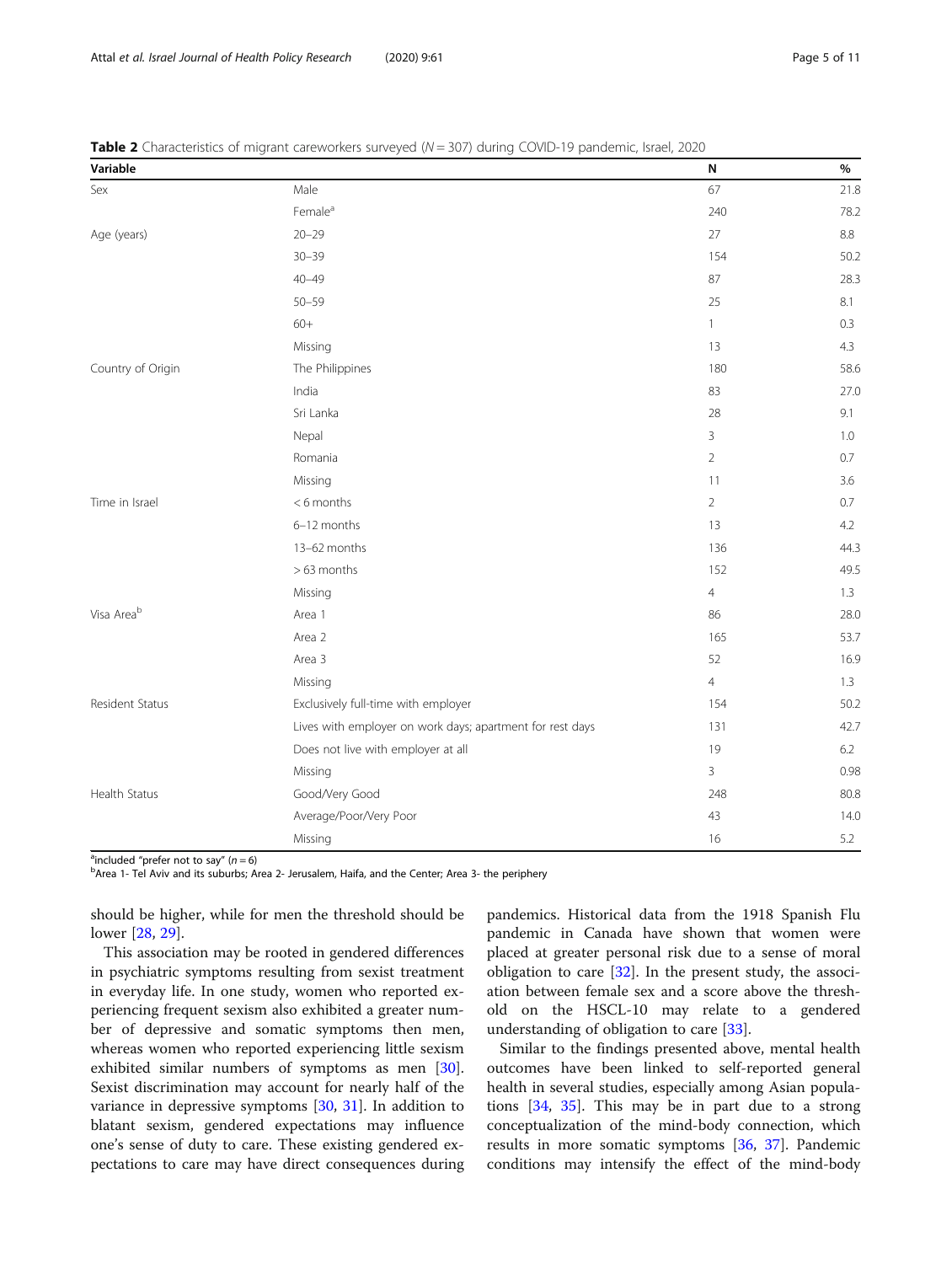# <span id="page-5-0"></span>Table 3 Multivariate analysis for HSCL-10 and its subscales among migrant careworkers during COVID-19 pandemic, Israel, 2020

|                                                       |                                                              | HSCL-10   |                         | Anxiety<br>Subscale |                        | Subscale             | Depression                  |
|-------------------------------------------------------|--------------------------------------------------------------|-----------|-------------------------|---------------------|------------------------|----------------------|-----------------------------|
| Variable                                              |                                                              | <b>OR</b> | 95%CI                   | OR.                 | 95% CI                 | <b>OR</b>            | 95% CI                      |
| Age (years)                                           | continuous                                                   |           | $0.95$ $0.90 -$<br>0.99 | 0.99                | $0.94 -$<br>1.04       | 0.97                 | $0.92 -$<br>1.01            |
| Sex                                                   | Female                                                       |           | $2.33$ $1.41-$<br>9.67  | 1.56                | $0.77 -$<br>4.84       | 1.89                 | $0.84 -$<br>8.17            |
|                                                       | Male <sup>a</sup>                                            |           |                         |                     |                        |                      | $\ddot{\phantom{a}}$        |
| Region of Origin                                      | Non-Philippine Origin                                        | 2.83      | $1.30 -$<br>6.17        | 1.23                | $0.56 -$<br>2.68       | 1.59                 | $0.78 -$<br>3.26            |
|                                                       | Philippines                                                  |           |                         |                     |                        |                      |                             |
| Time in Israel                                        | $< 6$ months                                                 | 1.00      | $0.03 -$<br>29.12       | 2.63                | $0.12 -$<br>57.20      | 1.45                 | $0.06 -$<br>36.00           |
|                                                       | 6-12 months                                                  | 0.83      | $0.14 - 5.04$           | 0.98                | $0.17 -$<br>5.45       | 1.49                 | $0.30 -$<br>7.36            |
|                                                       | $>63$ months                                                 | 1.70      | $0.86 - 3.34$           | 1.26                | $0.64 -$<br>2.50       | 1.34                 | $0.71 -$<br>2.53            |
|                                                       | 13-62 months                                                 |           |                         |                     |                        | q                    | $\ddot{\phantom{a}}$        |
| Visa Areab                                            | Area 1                                                       | 0.93      | $0.35 - 2.46$           | 1.76                | $0.61 -$<br>5.06       | 0.93                 | $0.38 -$<br>2.30            |
|                                                       | Area 2                                                       | 0.78      | $0.33 - 1.89$           | 1.75                | $0.67 -$<br>4.58       | 0.87                 | $0.38 -$<br>2.00            |
|                                                       | Area 3                                                       |           |                         |                     |                        |                      |                             |
| Residence                                             | Lives with employer on work days; apartment for<br>rest days | 1.74      | $0.86 - 3.53$           | 1.35                | $0.65 -$<br>2.77       |                      | $1.47$ 0.76-<br>2.85        |
|                                                       | Does not live with employer at all                           | 3.06      | $0.60 -$<br>15.49       | 2.83                | $0.70 -$<br>11.37      | 4.85                 | $0.99 -$<br>23.67           |
|                                                       | Exclusively full-time with employer                          |           |                         |                     |                        |                      | $\ddot{\phantom{a}}$        |
| General Health                                        | Average/Poor/Very Poor                                       |           | $2.98$ 1.10-<br>8.12    |                     | $3.60$ $1.46-$<br>8.88 | 2.24                 | $0.89 -$<br>5.59            |
|                                                       | Very Good/Good                                               |           |                         |                     |                        |                      | $\cdot$                     |
| Employer's Family Visits Frequency during<br>Lockdown | More than usual                                              | 1.07      | $0.38 - 3.00$           | 0.79                | $0.28 -$<br>2.23       |                      | $1.16$ 0.44-<br>3.07        |
|                                                       | Less than usual                                              | 1.12      | $0.50 - 2.52$           | 0.73                | $0.32 -$<br>1.64       |                      | $0.91$ $0.43-$<br>1.96      |
|                                                       | about the same as usual                                      |           |                         |                     |                        |                      |                             |
| Access to hand sanitizers                             | Lower access                                                 |           | $0.96$ $0.33 - 2.85$    |                     | $1.39$ $0.47-$<br>4.15 |                      | $1.11 \quad 0.40 -$<br>3.07 |
|                                                       | Higher access                                                |           |                         |                     |                        |                      | $\cdot$                     |
| Personal Protective Equipment                         | Low availability                                             |           | 1.40 0.55-3.61          | 0.70                | $0.27 -$<br>1.85       | 1.75                 | $0.71 -$<br>4.32            |
|                                                       | Moderate availability                                        |           | 1.04 0.47-2.30          | 0.72                | $0.33 -$<br>1.59       | 1.30                 | $0.61 -$<br>2.77            |
|                                                       | High availability                                            |           |                         | $\cdot$             | $\blacksquare$         | $\ddot{\phantom{0}}$ | $\sim$                      |
| Household Food Security                               | food insecurity                                              |           | 5.85 2.64-<br>12.94     |                     | $3.00$ $1.46-$<br>6.17 |                      | $3.64$ 1.77-<br>7.52        |
|                                                       | Adequate food security                                       |           |                         |                     |                        |                      | $\ddot{\phantom{0}}$        |
| Laundry Access                                        | Never                                                        | 0.38      | $0.08 - 1.80$           | 0.23                | $0.03 -$<br>1.76       | 0.40                 | $0.08 -$<br>1.79            |
|                                                       | Sometimes                                                    | 0.34      | $0.11 - 1.10$           | 0.36                | $0.10 -$<br>1.33       | 0.41                 | $0.13 -$<br>1.26            |
|                                                       | Always                                                       |           |                         |                     |                        |                      |                             |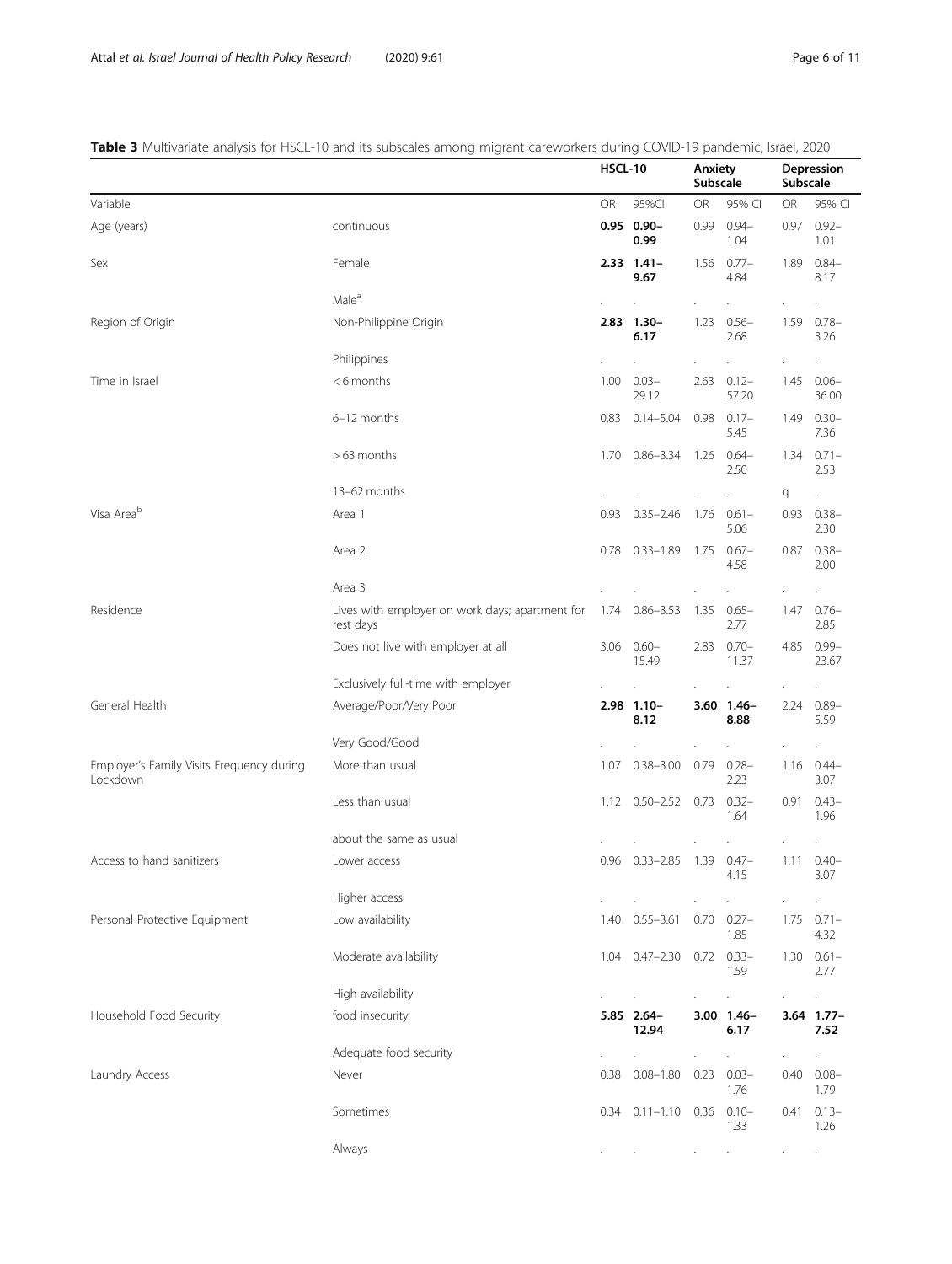<span id="page-6-0"></span>Table 3 Multivariate analysis for HSCL-10 and its subscales among migrant careworkers during COVID-19 pandemic, Israel, 2020 (Continued)

|                         |                           | HSCL-10                             |                         | Anxiety<br>Subscale            |                                | Subscale             | Depression           |
|-------------------------|---------------------------|-------------------------------------|-------------------------|--------------------------------|--------------------------------|----------------------|----------------------|
| Confidence to Care      | Not Confident             |                                     | $3.85$ $1.88 -$<br>7.89 | 1.80                           | $0.90 -$<br>3.62               |                      | $2.32$ 1.19-<br>4.51 |
|                         | Confident                 | $\cdot$                             |                         | $\cdot$<br><b>State Street</b> |                                | $\ddot{\phantom{0}}$ |                      |
| COVID-19 Related Racism | Experienced racism        | 1.38.                               | $0.72 - 2.62$           |                                | $0.96$ $0.57-$<br>2.25         | 1.42.                | $0.78 -$<br>2.61     |
| .                       | Did not experience racism | $\cdot$<br><b>Contract Contract</b> |                         | $\cdot$                        | <b>Contract Contract State</b> | $\cdot$<br>$\sim$    |                      |

<sup>a</sup>included "prefer not to say"  $(n = 6)$ <br> $\frac{b}{n}$ 

<sup>b</sup>Area 1- Tel Aviv and its suburbs; Area 2- Jerusalem, Haifa, and the Center; Area 3- the periphery

connection for those who already feel that they are not healthy, and therefore possibly more vulnerable to infection [\[38\]](#page-10-0).

Confidence, or lack thereof, has been bi-directionally associated with anxiety in a variety of situations [\[39](#page-10-0)–[41\]](#page-10-0). In a recently published review about anxiety among health care professionals during the COVID-19 pandemic, sources of anxiety included access to proper personal protective equipment, being exposed to COVID-19 and taking it home to one's family, uncertainty that their place of employment will take care of their needs if they become ill, and the demands of additional hours at work [[42](#page-10-0)]. Additionally, lack of confidence may be attributed to language barriers [\[43\]](#page-10-0). Information about the COVID-19 situation and translations of national guidelines, including in Tagalog (Wikang) and Hindi, were published by the MoH and distributed through governmental and select

non-governmental organizations. These guidelines were difficult to find online, especially if one lacked ability to read Hebrew. Some languages, including Hindi and Tagalog, were not accessible on cell phones.

Lacking access to personal protective equipment was an alarming finding in this study, particularly that 42% of careworkers claimed not to have access to facial masks. This finding was considered relatively high, considering masks were required to enter public spaces during data collection and their use in the home is in the best interest of the employer and the careworker. The high proportion of careworkers who reported not having access to face masks may relate to unresolved questions as to who is financial responsible for face masks- the careworker as a personal expense, or the employer and/ or their family as a business expense. For careworkers who were instructed to not leave the home of their

Table 4 Access to resources and personal protective equipment among migrant careworkers during COVID-19 pandemic, Israel, 2020

| Variable                            | Access     |               |           |  |  |  |
|-------------------------------------|------------|---------------|-----------|--|--|--|
|                                     | Always (%) | Sometimes (%) | Never (%) |  |  |  |
| Access to Hand sanitizers           |            |               |           |  |  |  |
| Access to Soap and water            | 96.6       | 1.4           | 2.1       |  |  |  |
| Access to hand sanitizer            | 68.1       | 23.4          | 8.5       |  |  |  |
| $\geq$ 1 hand sanitizing method     | 98.7       | 1.4           |           |  |  |  |
| <b>Facial Masks</b>                 |            |               |           |  |  |  |
| Surgical masks                      | 55.5       | 34.1          | 10.3      |  |  |  |
| N95 masks                           | 18.7       | 14.8          | 66.6      |  |  |  |
| $\geq$ 1 type of medical-grade mask | 57.9       | 42.1          |           |  |  |  |
| Other Resources and PPE             |            |               |           |  |  |  |
| Disposable Gloves                   | 68.7       | 26.8          | 4.5       |  |  |  |
| Laundry Facilities                  | 87.5       | 7.5           | 5.1       |  |  |  |
| Contact with Employer's Doctor      | 15.7       | 38.3          | 46        |  |  |  |
| Food Security                       |            |               |           |  |  |  |
| Food for Employer                   | 87.9       | 9.3           | 2.8       |  |  |  |
| Food for Self                       | 84.5       | 14.1          | 1.4       |  |  |  |
| Overall Food Security               | 78.5       | 21.5          |           |  |  |  |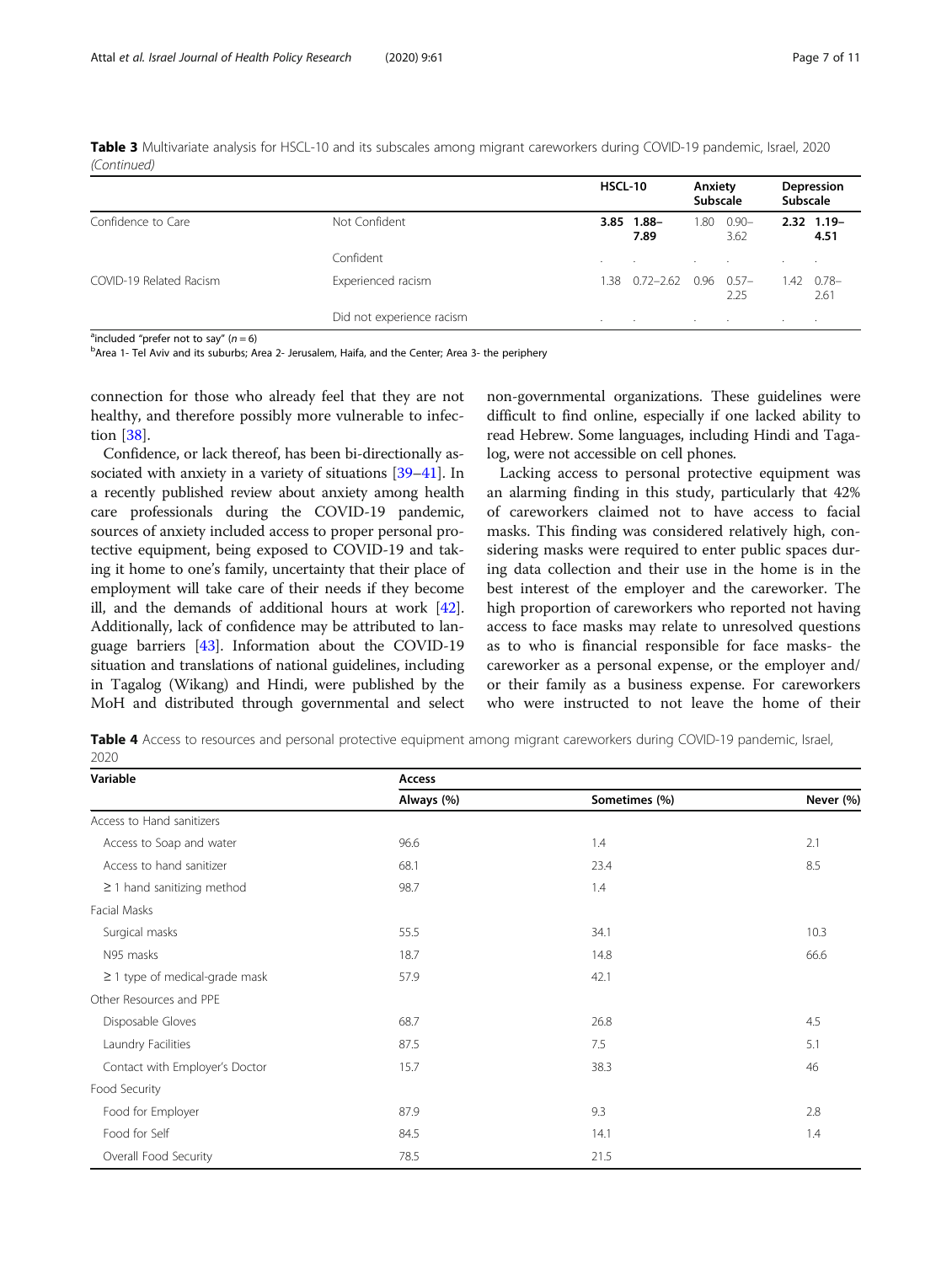<span id="page-7-0"></span>Table 5 COVID-19 related racism experiences among migrant careworkers during COVID-19 pandemic, Israel 2020

| <b>Experience</b>                           | n   | $\%$ |  |
|---------------------------------------------|-----|------|--|
| People covered their faces walking past you | 132 | 43.0 |  |
| People act as if they are afraid of you     | 120 | 39.1 |  |
| Called names or insulted                    | 86  | 28.0 |  |
| Accused of having Corona                    | 79  | 25.7 |  |
| Threatened or harassed                      | 36  |      |  |
|                                             |     |      |  |

employer during the lockdown, careworkers may not have had the opportunity to purchase masks, and rely on their employer's family for maintaining supplies. However, lack of access to personal protective equipment was not found to be associated with an above-threshold score on the anxiety or overall HSCL-10 scales. Further, there were no observed differences in access to supplies between careworkers who had been in Israel for longer periods and shorter periods, suggesting that accessing supplies is multidimensional, rather than a simple function of experienced-acquired knowledge.

Perceived household food insecurity was consistently significantly associated with an above-threshold score on the HSCL-10 overall scale and the anxiety and depression subscales. In a study conducted by the Israel Central Bureau of Statistics during the coronavirus lockdown among a representative sample of the Israeli population, 14% of respondents reported that they or members of their household reduced their food intake or meals they had eaten in the week prior to the survey due to economic insecurity [\[44\]](#page-10-0). In the present study, 21.5% of respondents reported household food insecurity, which may indicate the increased vulnerability to food insecurity during the COVID pandemic among the elderly, disabled, and minimally paid careworkers. In a global analysis of 149 countries, food insecurity was associated with poorer mental health and specific psychosocial stressors, regardless of socioeconomic status [\[45](#page-10-0)]. Other studies have explored the link between food security, mental distress, and sex [\[46](#page-10-0), [47\]](#page-10-0). In one study, women who reported food insecurity were twice as likely to report psychological distress as men who reported food insecurity [[48](#page-10-0)]. Sex did not modify the relationship between household food insecurity and five adverse mental health outcomes in a study of Canadian adults [[49\]](#page-10-0). For careworkers, mandatory confinement during and after the COVID-19 lockdown may have limited their pathways to food for themselves and/or their employer. While online grocery services and delivery are available, navigating the websites and entering the order requires knowledge of written Hebrew, which many careworkers do not possess. The absence of the employer's family may have further contributed to disrupted supply pathways. In anticipation of possible lockdowns in the future, plans to ensure food security for the elderly and their careworkers, must be put into effect.

#### Study strengths and limitations

The online nature of the study allowed easy access to the survey, and eliminated geographic and temporal limitations. In order to ensure the acceptability of the survey among careworkers, the survey was shared in social media groups of institutions that careworkers trusted (KLO), and thus trusted the source of the questionnaire. In other social media groups for careworkers, careworkers who had personally chatted with the researcher would often vouch for the study and the researcher, often in the group's mother tongue, which made the survey acceptable among careworkers in those spaces. However, the results of this study must be viewed in light of several possible limitations. Firstly, this study relied on the HSCL-10 to establish prevalence of symptoms of mental distress. While this screening instrument is widely used and has been shown to be valid in diverse settings [[50,](#page-10-0) [51](#page-10-0)], it is not equivalent to a clinical diagnostic evaluation. Screening tests are designed to identify persons who are likely to have the condition being screening for, who should then be referred for diagnostic confirmation and appropriate treatment when necessary.

The questionnaire addressed multiple aspects of careworkers' lives that may influence their wellbeing, although the vulnerability of this population prevented certain questions from being asked, such as possession of a valid work visa. Not having a visa may have a significant impact on the careworker's mental health status, particularly during the lockdown period when police presence was amplified throughout the country. However, asking about this, or other sensitive topics, would have caused heightened distrust among the potential respondent likely leading to non-response or false reporting. For this reason, the questionnaire did not ask careworkers if they had valid medical insurance, or if they were employed by a manpower agency or directly by the employer/employer's family. A qualitative study with direct face-to-face interviews, may have allowed us to address these questions, however this was not possible during the lockdown.

In addition, the online nature of the survey leaves the study without a well-defined sample frame. In an attempt to be as accessible as possible- particularly during a national lockdown- by placing the survey online, careworkers without internet access or who choose not to be in social media groups for migrants and careworkers in Israel would not have had access to this survey. Simultaneously, careworkers who left Israel but remained in these social media groups maintained access to the survey, despite not meeting inclusion criteria. The researchers attempted to limit this potential sampling bias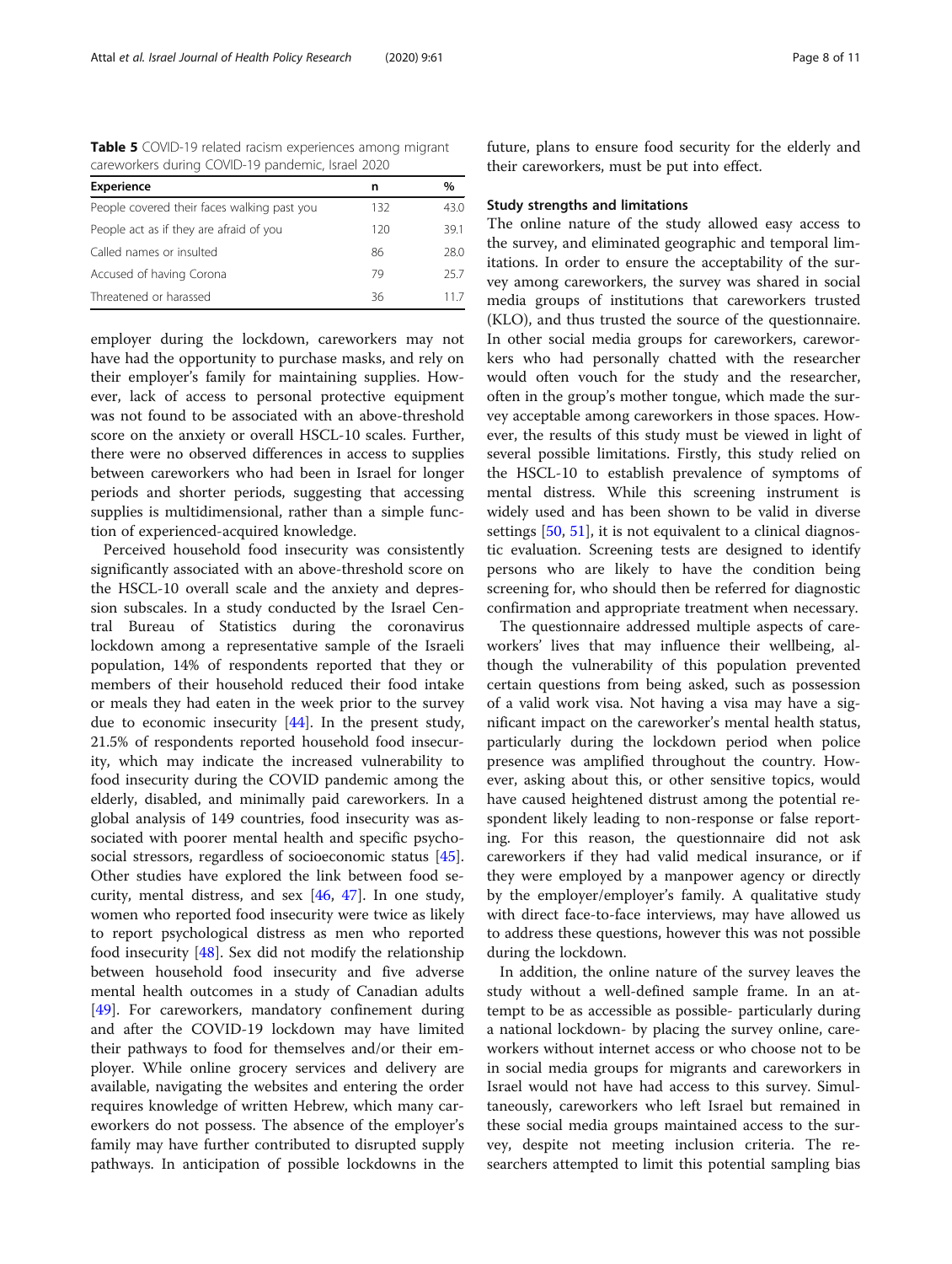by clearly stating in the recruitment post that only careworkers currently working in Israel were eligible. Additionally, there is a growing cohort of migrant careworkers from Former Soviet Union countries. The survey's availability only in English may have excluded many of these careworkers from participating. Lastly, the percentages of respondents from each country of origin do not reflect the composition of the migrant careworker community, and thus may limit the generalizability of results.

## Recommendations

In a recent publication concerning mental health during the COVID-19 pandemic  $[52]$  $[52]$  $[52]$ , the WHO encourages healthcare workers to use helpful coping strategies, including sufficient rest and respite during work or between shifts, maintaining a healthy and adequate diet, engaging in physical activity, and staying in contact with family and friends. These guidelines and recommendations equally apply to careworkers, as essential workers in the health sector. Under current government guidelines, careworkers cannot practice adequate self-care. During this study, careworkers were prohibited from leaving the homes of their employers, and despite recently published guidelines for rest days by the Ministry of Labor, Social Affairs, and Social Services, the restrictions make it nearly impossible for migrant careworkers to take their rest day outside of their employer's residence [\[53\]](#page-10-0). In addition, despite these regulations, careworkers working in assisted living facilities have been forbidden by the assisted living facilities themselves from leaving the premise [\[54](#page-10-0)].

Migrant careworkers are essential workers at the frontlines of defending the most vulnerable from a potentially deadly illness. In the next phases of COVID-19 pandemic response, and in preparation for future epidemic events, specific guidelines for migrant careworkers must be formulated by the Ministry of Health and Ministry of Labor, Social Affairs, and Social Services to protect the physical and mental wellbeing of both employer and careworker. These guidelines must be professionally translated into the national languages of careworkers' countries of origin, as some careworkers do not have an adequate proficiency in Hebrew or English to clearly understand formal and detailed texts. In such situations, they often rely on informal translations by fellow careworkers, which may not be precise, potentially leading to misunderstandings and subsequent mistakes in complying with guidelines and properly protecting careworkers and their employers.

The Ministry of Health attempted to expand services through a government tender for the provision of mental health services for non-Israeli citizens through the Ruth Mental Health Clinic in Tel Aviv. The capacity of this clinic to absorb new patients turned out to be extremely limited, and was unable to meet the needs of migrant workers, asylum-seekers and undocumented migrants residing in Israel. Expressly in extraordinary circumstances, such as a pandemic-induced lockdown, it is the responsibility of the government and manpower agencies to ensure the physical and mental wellbeing of migrant careworkers on the COVID-19 frontline.

# Conclusions

Throughout the COVID-19 crisis, considerable attention has been devoted to ensuring the emotional wellbeing of the country's senior citizens, particularly during the lockdown period. Untold articles appeared in the Israeli press urging people to be vigilant for symptoms of anxiety and emotional distress among their elderly relatives. Warnings were also published about the possibility that persons being cared for by migrant careworkers unsupervised by family members, may be at increased risk for violence or abuse perpetrated by their careworker [\[53\]](#page-10-0). Yet, despite the heightened concern for society's vulnerable members, we did not encounter a single article in the press addressing the emotional needs of migrant careworkers during the ongoing pandemic. We trust that this report, the first study of the emotional wellbeing of migrant careworkers in Israel during the COVID-19 crisis, will make the "transparent yet indispensable" community of foreign careworkers in Israel [\[54](#page-10-0)] more visible.

#### Supplementary Information

The online version contains supplementary material available at [https://doi.](https://doi.org/10.1186/s13584-020-00422-0) [org/10.1186/s13584-020-00422-0.](https://doi.org/10.1186/s13584-020-00422-0)

Additional file 1.

#### Abbreviations

HSCL-10: Hopkins Symptom Checklist-10; KLO: Kav L'Oved; OR: Odds ratio; 95% CI: 95% confidence interval

#### Acknowledgements

The authors express their appreciation to Adv. Meytal Russo from Kav L'Oved's Migrant Caregiver Sector, for her assistance in recruiting participants through the Kav L'Oved Facebook page. Thanks also to Prasad Gunarathna, Oshi Fermin Parungao, and the team at Israel Filipino Station for sharing the survey link with other careworkers in Israel.

#### Authors' contributions

JH, IL, and YN conceived the rationale for the present study, and developed the methodology and questionnaire. JH performed the statistical analysis, reviewed the literature, and was the major contributor in writing the manuscript. YN supervised the analysis. IL provided clinical background for the study. All authors discussed the results, contributed to the literature cited in the article, and approved the final manuscript.

## Funding

Not applicable.

#### Availability of data and materials

Data is available by request to the corresponding author.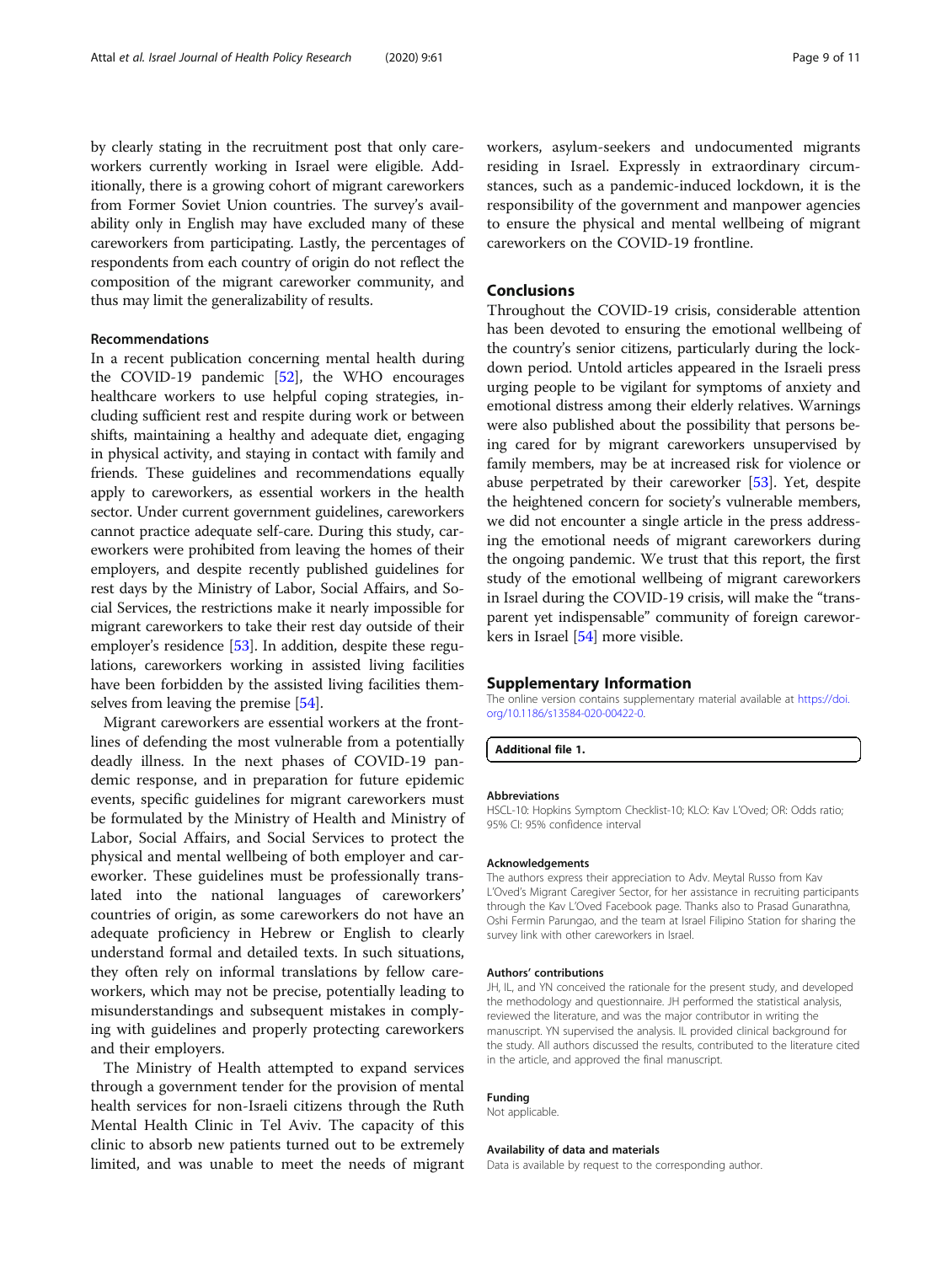#### <span id="page-9-0"></span>Ethics approval and consent to participate

Ethical approval for this study was received from the Ethical Committee for Scientific Research on Human Subjects at the Hebrew University-Hadassah Faculty of Medicine.

(#30032020). All participants indicated their consent to participate on the survey.

#### Consent for publication

Not applicable.

#### Competing interests

The authors have no competing interests to report.

#### Author details

<sup>1</sup> Braun School of Public Health and Community Medicine, Hebrew University of Jerusalem, Jerusalem, Israel. <sup>2</sup>Shalvata Mental Health Center, Hod HaSharon, Israel. <sup>3</sup>Department of Psychiatry, Sackler School of Medicine, Tel Aviv University, Tel Aviv, Israel.

#### Received: 17 June 2020 Accepted: 29 October 2020 Published online: 02 November 2020

#### References

- 1. Chockerman E. Implications of the coronavirus: are Israelis racist against the Chinese? (Hebrew). 2020. Available from: [https://www.mako.co.il/news](https://www.mako.co.il/news-israel/2019_q4/Article-102cce932d11071027.htm)[israel/2019\\_q4/Article-102cce932d11071027.htm](https://www.mako.co.il/news-israel/2019_q4/Article-102cce932d11071027.htm).
- 2. Eichner I, Rabad A. They yelled "Corona Corona": New immigrant attacked because they thought he was Chinese. 2020. Available from: [https://www.](https://www.ynet.co.il/articles/0,7340,L-5695496,00.html) [ynet.co.il/articles/0,7340,L-5695496,00.html.](https://www.ynet.co.il/articles/0,7340,L-5695496,00.html)
- 3. The Association for Civil Rights in Israel, HaSadna: Educational Space for Democracy and Human Rights. Human rights education during the corona pandemic: activities on teaching about racism during the corona pandemic to high school students. Tel Aviv. 2020; Available from: [https://education.acri.org.](https://education.acri.org.il/wp-content/uploads/2020/04/Racism_Corona-days_Homework.pdf) [il/wp-content/uploads/2020/04/Racism\\_Corona-days\\_Homework.pdf](https://education.acri.org.il/wp-content/uploads/2020/04/Racism_Corona-days_Homework.pdf).
- 4. State of Israel Population and Immigration Authority. Report on foreign workers in Israel, 2019. 2020. Available from: [https://www.gov.il/BlobFolder/](https://www.gov.il/BlobFolder/generalpage/foreign_workers_stats/he/sum_2019.pdf) [generalpage/foreign\\_workers\\_stats/he/sum\\_2019.pdf.](https://www.gov.il/BlobFolder/generalpage/foreign_workers_stats/he/sum_2019.pdf)
- 5. Natan G. Manpower needs and labor policy in the care sector: care for people who need assistance in activities of daily living. Jerusalem: Knesset Research and Information Center; 2011.
- State of Israel Ministry of Health. The novel coronavirus: State of Israel Ministry of Health; 2020. [cited 2020 May 20]. Available from: [https://](https://govextra.gov.il/ministry-of-health/corona/corona-virus-en/) [govextra.gov.il/ministry-of-health/corona/corona-virus-en/](https://govextra.gov.il/ministry-of-health/corona/corona-virus-en/).
- 7. State of Israel Ministry of Labor and Social Services. Corona (COVID-19) situation- A message to caregivers and employers in the home-based caregiving sector- update to 06.05.2020. Jerusalem; 2020.
- State of Israel Population and Immigration Authority. Important information for foreign caregivers-corona restrictions on weekly rest days. 2020. Available from: [https://www.gov.il/he/departments/news/caregivers\\_night\\_](https://www.gov.il/he/departments/news/caregivers_night_stay_notice_20052020) [stay\\_notice\\_20052020.](https://www.gov.il/he/departments/news/caregivers_night_stay_notice_20052020)
- 9. State of Israel Population and Immigration Authority. Foreign workers' rights handbook. 2017.
- 10. Kav LaOved. Kav LaOved's (worker's hotline) shadow report on the situation of female migrant workers in Israel. 2010. Available from: [https://tbinternet.](https://tbinternet.ohchr.org/Treaties/CEDAW/SharedDocuments/ISR/INT_CEDAW_NGO_ISR_48_9148_E.pdf) [ohchr.org/Treaties/CEDAW/SharedDocuments/ISR/INT\\_CEDAW\\_NGO\\_ISR\\_4](https://tbinternet.ohchr.org/Treaties/CEDAW/SharedDocuments/ISR/INT_CEDAW_NGO_ISR_48_9148_E.pdf) [8\\_9148\\_E.pdf.](https://tbinternet.ohchr.org/Treaties/CEDAW/SharedDocuments/ISR/INT_CEDAW_NGO_ISR_48_9148_E.pdf)
- 11. Shkolnik I. The caregiver's choice. Kav LaOved. 2015. Available from: [https://](https://www.kavlaoved.org.il/en/the-caregivers-choice/) [www.kavlaoved.org.il/en/the-caregivers-choice/.](https://www.kavlaoved.org.il/en/the-caregivers-choice/)
- 12. Kraft D. Why Israel keeps deporting foreign workers- and their kids- only to import new ones. Haaretz English Edition. 2020. Available from: [https://](https://www.haaretz.com/israel-news/.premium-why-israel-keeps-deporting-foreign-workers-and-their-kids-only-to-import-new-one-1.8295372) [www.haaretz.com/israel-news/.premium-why-israel-keeps-deporting-foreign](https://www.haaretz.com/israel-news/.premium-why-israel-keeps-deporting-foreign-workers-and-their-kids-only-to-import-new-one-1.8295372)[workers-and-their-kids-only-to-import-new-one-1.8295372](https://www.haaretz.com/israel-news/.premium-why-israel-keeps-deporting-foreign-workers-and-their-kids-only-to-import-new-one-1.8295372).
- 13. Rivas LM. Invisible labors: caring for the independent person. In: Ehrenreich B, Hochschild AR, editors. Global woman: nannies, maids, and sex workers in the new economy. New York: Holt Publishers; 2002. p. 70–84.
- 14. Kol Zchut. National insurance for foreign workers: Kol Zchut; 2020. [cited 2020 May 29]. Available from: [https://www.kolzchut.org.il/en/National\\_](https://www.kolzchut.org.il/en/National_Insurance_for_Foreign_Workers) [Insurance\\_for\\_Foreign\\_Workers.](https://www.kolzchut.org.il/en/National_Insurance_for_Foreign_Workers)
- 15. Vahabi M, Wong JPH. Caught between a rock and a hard place: mental health of migrant live-in caregivers in Canada. BMC Public Health. 2017; 17(1):1–15.
- 16. Vahabi M, Pui J, Wong H, Lofters A. Migrant live-in caregivers mental health in Canada. Community Ment Health J. 2018;54(5):590–9 Available from: <https://doi.org/10.1007/s10597-017-0225-5>.
- 17. Ayalon L. Subjective socioeconomic status as a predictor of long-term care staff burnout and positive caregiving experiences. Int Psychogeriatr. 2008; 20(3):521–37.
- 18. Qiu J, Shen B, Zhao M, Wang Z, Xie B, Xu Y. A nationwide survey of psychological distress among Chinese people in the COVID-19 epidemic: implications and policy recommendations. Gen Psychiatry. 2020;33(2):19–21.
- 19. Cheng S, Wong C, Tsang J, Wong K. Psychological distress and negative appraisals in survivors of severe acute respiratory syndrome. Psychol Med. 2004;34(7):1187–95.
- 20. Pappa S, Ntella V, Giannakas T, Giannakoulis V, Papoutsi E, Katsaounou P. Prevalence of depression, anxiety, and insomnia among healthcare workers during the COVID-19 pandemic: A systematic review and meta-analysis. Brain Behav Immun. 2020.
- 21. Liem A, Wang C, Wariyanti Y, Latkin CA, Hall BJ. The neglected health of international migrant workers in the COVID-19 epidemic. Lancet Psychiatry. 2020;7(4):e20 Available from: [https://linkinghub.elsevier.com/retrieve/pii/](https://linkinghub.elsevier.com/retrieve/pii/S2215036620300766) [S2215036620300766.](https://linkinghub.elsevier.com/retrieve/pii/S2215036620300766)
- 22. Schmalbach B, Zenger M, Tibubos A, Kliem S, Petrowski K, Brahler E. Psychometric properties of two brief versons of the Hopkins Symptom Checklist: HSCL-5 and HSCL-10. Assessment. 2019; Available from: [https://](https://journals.sagepub.com/doi/10.1177/1073191119860910) [journals.sagepub.com/doi/10.1177/1073191119860910](https://journals.sagepub.com/doi/10.1177/1073191119860910).
- 23. World Health Organization. World Health Organization report depression and other common mental disorders: global health estimates. World Heal Organ. 2017:1–24. Available from: [http://apps.who.int/iris/bitstream/handle/1](http://apps.who.int/iris/bitstream/handle/10665/254610/WHO-MSD-MER-2017.2-eng.pdf;jsessionid=4FF29DAD6B4F47CAD1E699440E15D059?sequence=1%0A) [0665/254610/WHO-MSD-MER-2017.2-eng.pdf;jsessionid=4FF29DAD6B4F4](http://apps.who.int/iris/bitstream/handle/10665/254610/WHO-MSD-MER-2017.2-eng.pdf;jsessionid=4FF29DAD6B4F47CAD1E699440E15D059?sequence=1%0A) [7CAD1E699440E15D059?sequence=1%0A](http://apps.who.int/iris/bitstream/handle/10665/254610/WHO-MSD-MER-2017.2-eng.pdf;jsessionid=4FF29DAD6B4F47CAD1E699440E15D059?sequence=1%0A). [http://apps.who.int/iris/](http://apps.who.int/iris/bitstream/10665/254610/1/WHO-MSD-MER-2017.2-eng.pdf) [bitstream/10665/254610/1/WHO-MSD-MER-2017.2-eng.pdf](http://apps.who.int/iris/bitstream/10665/254610/1/WHO-MSD-MER-2017.2-eng.pdf).
- 24. Lee S, Choi S, Matejkowski J. Comparison of major depressive disorder onset among foreign-born Asian Americans: Chinese, Filipino, and Vietnamese ethnic groups. Psychiatry Res. 2013;210(1):315–22.
- 25. Kim HJ, Park EM, Storr CL, Tran K, Juon HS. Depression among Asian-American adults in the community: systematic review and meta-analysis. PLoS ONE. 2015;10 Public Library of Science.
- 26. Lee EE. Depression among Korean, Korean American , and Caucasian American family caregivers; 2004.
- 27. Chou KL. Perceived discrimination and depression among new migrants to Hong Kong: The moderating role of social support and neighborhood collective efficacy. J Affect Disord. 2012;138(1–2):63–70 Available from: <https://doi.org/10.1016/j.jad.2011.12.029>.
- 28. Housen T, Lenglet A, Ariti C, Ara S, Shah S, Dar M, et al. Validation of mental health screening instruments in the Kashmir Valley, India. Transcult Psychiatry. 2018;55(3):361–83.
- 29. Sandanger I, Moum T, Ingebrigtsen G, Dalgard OS, Sørensen T, Bruusgaard D. Concordance between symptom screening and diagnostic procedure: The Hopkins symptom checklist-25 and the composite international diagnostic interview I. Soc Psychiatry Psychiatr Epidemiol. 1998;33(7):345–54.
- 30. Klonoff EA, Landrine H, Campbell R. Sexist discrimination may account for well-known gender differences in psychiatric symptoms. Psychol Women Q. 2000;24(1):93–9.
- 31. Landrine H, Klonoff E. Discrimination against women: prevalence, consequences, and remedies. Thousand Oaks: SAGE Publications; 1997.
- 32. Godderis R, Rossiter K. "If you have a soul, you will volunteer at once": gendered expectations of duty to care during pandemics. Sociol Heal Illn. 2012;35(2):304–8.
- 33. Llácer A, Zunzunegui MV, Del Amo J, Mazarrasa L, Bolůmar F. The contribution of a gender perspective to the understanding of migrants' health. J Epidemiol Community Health. 2007;61(SUPPL. 2).
- 34. Shim G, Freund H, Stopsack M, Kämmerer A, Barnow S. Acculturation, selfconstrual, mental and physical health: an explorative study of east Asian students in Germany. Int J Psychol. 2014;49(4):295–303.
- 35. Siriwardhana C, Wickramage K, Siribaddana S, Vidanapathirana P, Jayasekara B, Weerawarna S, et al. Common mental disorders among adult members of "left-behind" international migrant worker families in Sri Lanka Global Health. BMC Public Health. 2015;15(1):1–9.
- 36. Kalibatseva Z, Leong FTL. Depression among Asian Americans: review and recommendations. Depress Res Treat. 2011;2011(14).
- 37. Aragona M, Catino E, Pucci D, Carrer S, Colosimo F, Lafuente M, et al. The relationship between somatization and posttraumatic symptoms among